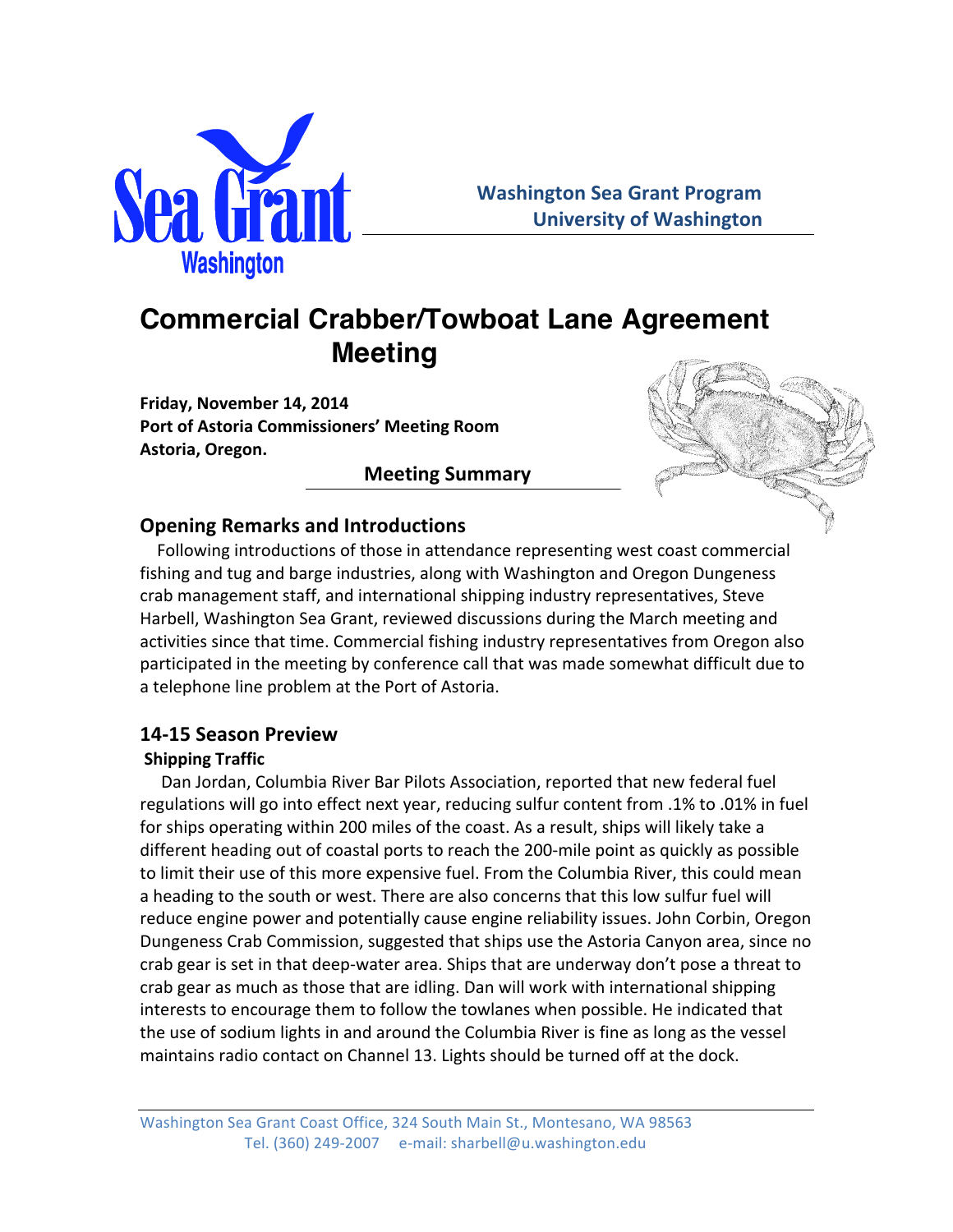#### **Tug and Barge Traffic**

Articulated barges operated by Crowley and Kirby Towing may not always be following the towlanes, but these vessels pose less of a threat to crab gear due to their design. Toby Jacobson, Foss Maritime, suggested contacting Pete Pelliski and Dan Nutt. Brusco Towing will continue to operate off the Washington and Oregon coasts. Pete Nelson indicated that Dunlap Towing will continue their operations along the coast including tows between the Columbia River and Coos Bay. Compliance with crab gear has generally been good, but gear was briefly set in the summer lane off Cascade Head. Three more pontoons will be towed out of Grays Harbor next year, and the construction site may be converted to a ship repair facility in the future.

Pete suggested that the next electronic versions of the charts be developed using routes rather than boundaries, and that the Coastal Explorer (Rosebud) software format is needed. Steve indicated that the charts have not been updated in over four years, and that he has discussed this process with Scott McMullen, Oregon Fishermen's Cable Committee, and requested funding from Washington Sea Grant. This might also include the charts in GIS format for agency use. Dale Beasley, Columbia River Crab Fishermen's Association, suggested a partnership with the Washington Dept. of Natural Resources for this purpose.

#### **Commercial Fishing**

Dan Ayres, Washington Dept. of Fish and Wildlife, and Jill Smith, Oregon Dept. of Fish and Wildlife reported that test fishery results have been very good with more than adequate meat yields for all locations, allowing for a coastal season opening date of December  $1^{st}$ . This means that crab gear will be set on November 28<sup>th</sup>. In Washington, the tribal Dungeness crab fishery will begin Saturday, November  $15<sup>th</sup>$ , with a projected non-tribal fishery opening north of Klipsen Beach scheduled for January  $1^{st}$ .

## **Proposed Changes in Towlanes/Open Fishing Areas – Oregon Coast Background:**

With changing fishing and tug and barge operations off the coast of Oregon, previous meetings of this group included discussions on a hundred fathom advisory line and possible summer season towlane changes in the area south of the Columbia River. Past discussions included various options, with tug industry representatives indicating their willingness to narrow the lane from two miles currently to just one mile in width. They would also be willing to eliminate all lanes into the minor ports in Oregon including Garibaldi, Umpqua, and Siuslaw, and the inside lane just north of Coos Bay. This would open up over 175 square miles of additional area for crab gear during the season. In exchange, they would like to be able to use a towlane closer to shore during the entire year, not just late in the season, improving the safety of their operations, and reducing fuel costs. With more tug traffic now during the winter months, this would be of great benefit. 

Pete Nelson, Dunlap Towing, developed a more detailed proposal in March, 2013 reflecting these ideas, and this original proposal was posted on the Washington Sea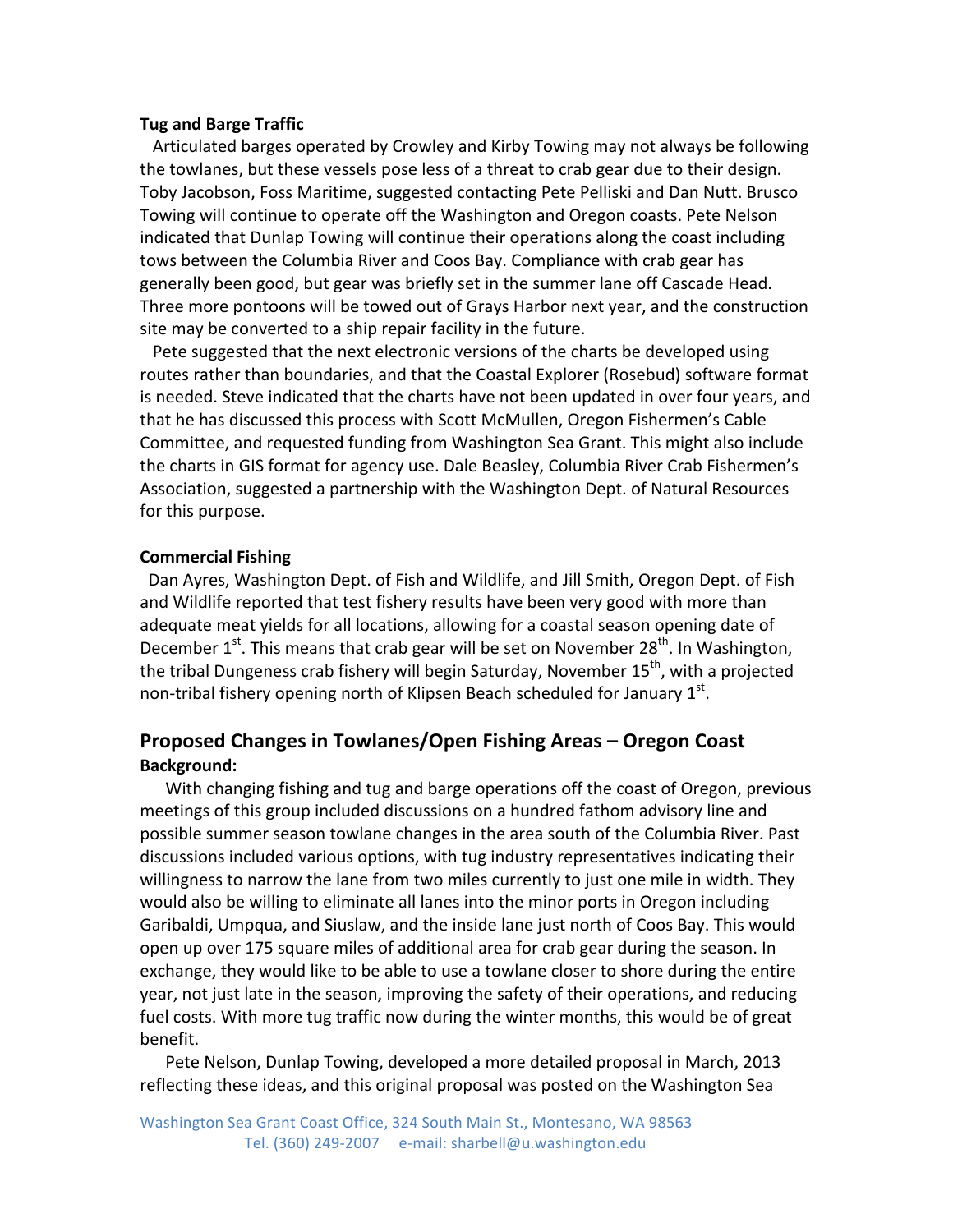Grant website, with copies distributed to meeting participants for their review and comment. At the two meetings of this group last year John Corbin, Oregon Dungeness Crab Commission, expressed support for the proposal because it would increase fishing area and provide a very defined location for tug and barge traffic. Although there would be some conflict with current fishing areas, the new one-mile lane width would be a significant improvement, allowing access to crab on each side of the lane. At that same meeting in March Nick Edwards, crab fisherman from Coos Bay, discussed the need to consider greater fishing activity in deeper water within the 100-fathom line, as well as potential conflicts with gear closer to shore with the new proposal. He also recognized the benefits in the new lane proposal, and felt that this would be workable with commercial crab fishermen in his area.

#### **New Modified Proposal:**

At the March 2014 meeting, Pete Nelson and Ray Freel, Dunlap Towing, suggested a change in their original proposal to minimize navigation and weather hazards for tugs near the Columbia River. They suggested an alternate one and a half mile wide towlane starting further shoreward than the earlier proposed Point 16, approximately two miles southwest of the CR Buoy (Point 3). Running south, the lane would run approximately parallel to the originally proposed lane to Coos Bay. Towlanes into Newport and Coos Bay would also be included. Pete and Ray have been working with Sause Brothers Towing in Coos Bay on the details of this proposal, including the entrance to Coos Bay.

Dale Beasley, Columbia River Crab Fishermen's Association, expressed support for the proposal because it would increase fishing area and provide a very defined location for tug and barge traffic. Toby Jacobson, Foss Maritime, indicated that the mile and a half width would be acceptable. Coast Guard representatives saw no problems with the proposal.

The original and modified lane change proposals are available for review at: http://wsg.washington.edu/mas/econcomdev/lanes.html#proposed

#### **Discussion at this Meeting:**

Steve has been working with commercial fishing and tug and barge industry representatives over the last several months to reach agreement on the proposal. Jamie Doyle, Oregon Sea Grant, has been leading this process in the Coos Bay area to get final agreement from industry representatives there.

Because of the increasing competitiveness of the Dungeness crab fishery, available fishing ground area is of great concern to commercial crabbers, and any potential impact to those areas from increased vessel traffic or ocean energy operations is problematic. The industry in Oregon has already lost important fishing grounds to ocean energy projects and is particularly sensitive to any further reductions. The good news is that our current offshore towlane in Oregon has been working well for commercial crabbers, allowing them full access to open fishing areas near shore free of tug and barge traffic. As such, there is significant resistance to changing the lane location as suggested in the proposal, even though this would simplify tug operations to a single lane year round. Our negotiation and agreement process is based on proposed changes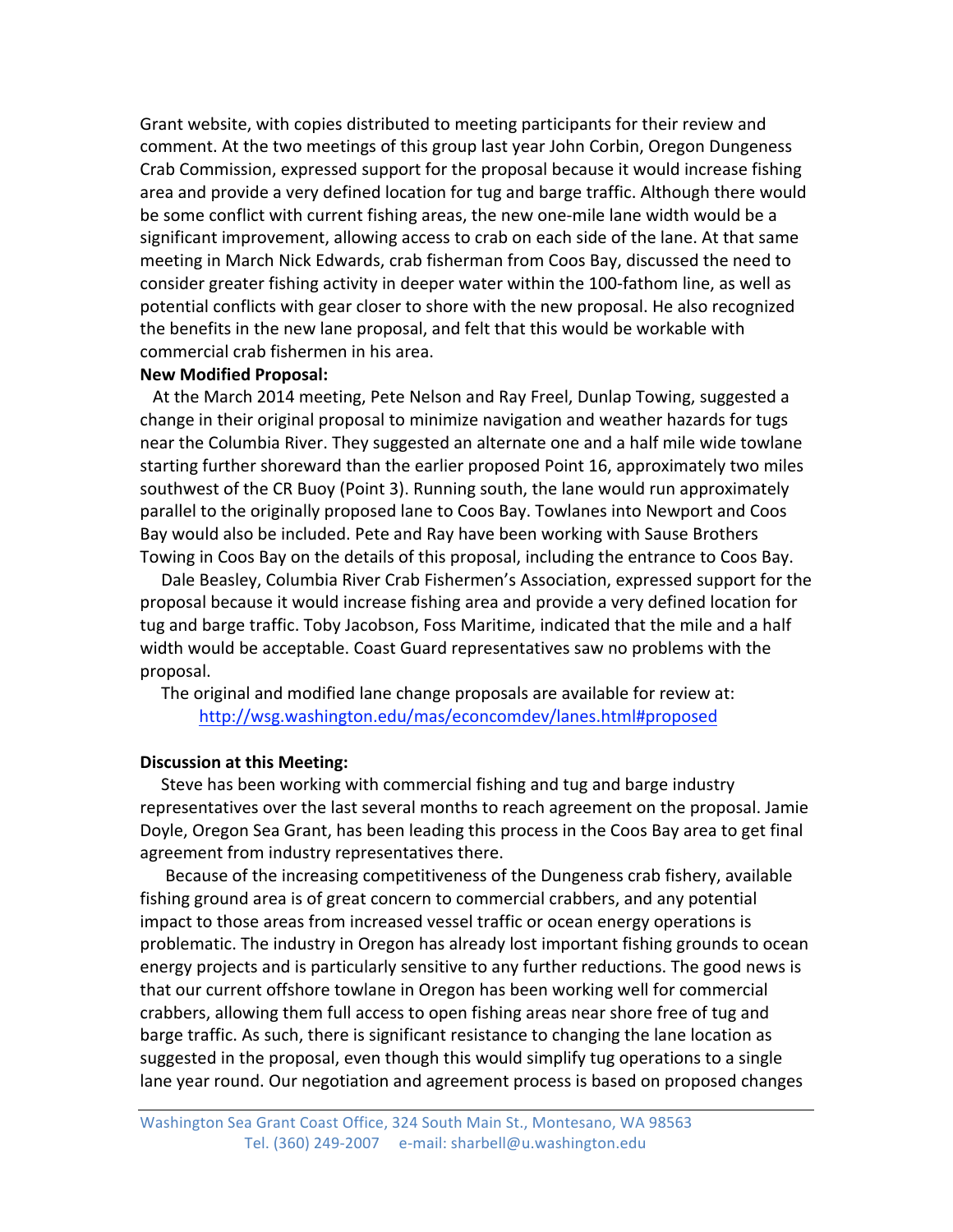that have benefits to both industries, and clearly the time and fuel savings with this current proposal would be of great value to tug and barge operations. However, after several months of discussions and negotiations with the commercial crab industry, the benefits to them seem less clear.

Bob Eder, representing Newport crab fishermen, indicated their support for maintaining the current lane configuration. The proposed lane change would affect a significant amount of gear in the area from Cascade Head to Heceta Banks, further reducing access to very productive fishing grounds.

Pete Nelson and Ray Freel, Dunlap Towing, explained that their proposal reflects a need for greater safety and operational efficiency. They have encountered longline and trawl vessels in the winter lane off Newport, are too far offshore for VHF communication, and configured their new lane proposal to avoid the ocean buoy off Newport and conflicts with other fisheries.

Steve suggested that a compromise location might be possible for the towlane somewhere between the current winter lane and the new proposed lane. Bob indicated that he could discuss this issue with crab fishermen in the Newport area when they have their pre-season meeting on November  $19<sup>th</sup>$ . He will draft a new lane proposal reflecting the suggestions from commercial crab fishermen on the central Oregon coast and send that modified chart to Steve as soon as possible for review by tug and barge industry representatives. 

A new ocean energy test site has also been established off Newport creating a conflict with the entrance towlanes into that port. Although there is very little tug and barge traffic currently, this conflict needs to be resolved. The group reviewed the site location, but needed additional details. Bob Eder agreed to also provide a proposal for the entrance lanes. Tug and barge industry representatives indicated that this might be simplified to a Y-shaped lane as we developed for Humboldt Bay some time ago.

The new lane proposal seems to be acceptable north of Cascade Head and south of Heceta Banks, where there is minimal crab fishing activity. When Bob completes his proposal for the central coast, another draft proposal will be developed encompassing these three areas.

### **Ocean Energy/Marine Spatial Planning**

Dan Jordan, Columbia River Bar Pilots Association, and Dale Beasley, Columbia River Crab Fishermen's Association, gave an update on Oregon's ocean energy projects, and the marine spatial planning process in Washington. The Camp Rilea wave energy project is moving forward, with buoy deployment this last summer, and additional areas planned for development. Principle Power has plans to develop wind ocean energy projects off Coos Bay, with some towers up to 550 feet tall. With a marine sanctuary, tribal fisheries, and economically important commercial and sport fisheries on the southern coast, Washington is a unique state in terms of further offshore development. As a result, federal agency (BOEM and FERC) interest in Washington for ocean energy projects continues to be minimal.